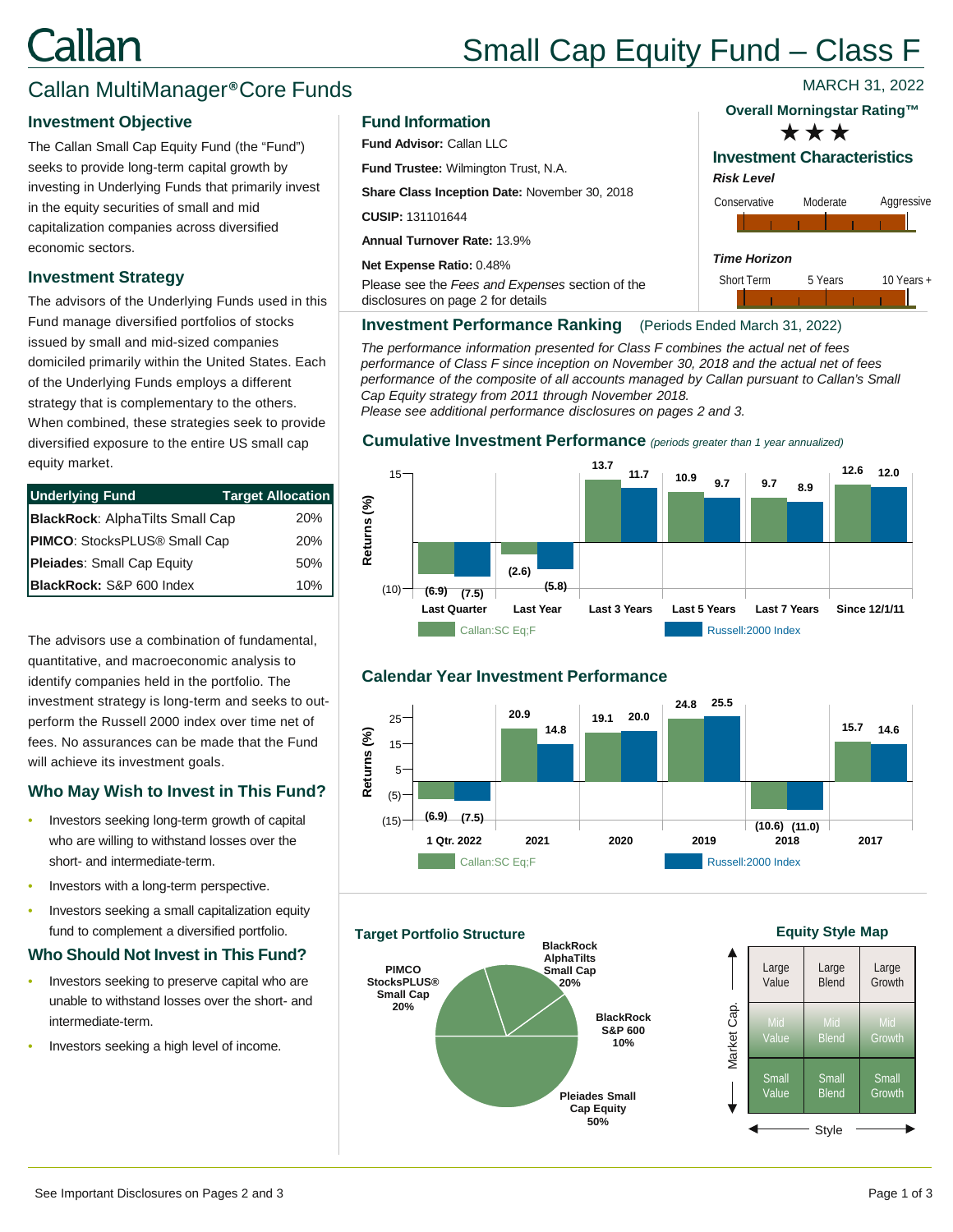## Small Cap Equity Fund – Class F

IMPORTANT DISCLOSURES

## Callan MultiManager®Core Funds

#### **General Disclosures**

The Callan Small Cap Equity Fund (the "Fund") is part of the Callan Open Architecture Trust, Trusteed by Wilmington Trust N.A. The Fund is advised by Callan LLC ("Callan"), a registered investment advisor. The Trustee maintains ultimate fiduciary authority over the management of, and investments made in, the Fund.

The Fund invests in underlying mutual fund and collective trust investments (the "Underlying Funds"). The Underlying Funds and the target allocation to each Underlying Fund are summarized on the previous page.

Participation in the Fund is governed by a Declaration of Trust and terms of the participation materials which must be reviewed and signed by the plan sponsor in order to invest in the Fund.

The Fund is not a mutual fund and is not registered as an investment company under the Investment Company Act of 1940, as amended, and therefore does not have the protections provided by that Act. Neither the Securities and Exchange Commission nor any other regulatory body has approved or disapproved the Fund or passed upon the accuracy or adequacy of this Fact Sheet.

The Fund's portfolio is periodically rebalanced as needed to keep the percentage weights for the Underlying Funds close to their target weights. Additionally, the Trustee, in consultation with Callan and in the Trustee's discretion from time to time may change the composition of the portfolio. Potential changes may include the addition of Underlying Funds, the removal of Underlying Funds, changes in the target weights for the Underlying Funds, and changes in the rebalancing algorithm.

The Fund does not have a prospectus.

#### **Performance Disclosures**

The performance information presented for Class F combines the actual performance of Class F since inception on November 30, 2018 and the actual performance of the composite of all accounts managed by Callan pursuant to Callan's Small Cap Equity strategy from 2011 through November 2018. The Fund and the accounts included in the composite are managed pursuant to substantially similar investment strategies; however, Callan manages the accounts in the composite on a discretionary basis and Callan provides non-discretionary advice to the Trustee with respect to the Fund and the Trustee maintains ultimate authority to manage the Fund. Accordingly, the performance of the Fund may differ from the performance of the composite. The actual net of fees performance of the composite has been adjusted to include a reduction of 0.05% per annum to reflect the Trustee Fee and Other Expenses that the Fund will bear.

Figures for periods of less than one year are cumulative returns. All other figures represent annualized returns. Performance figures include the reinvestment of all dividends and any capital gains distributions. Past performance does not necessarily reflect the Fund's current management/fiduciary authority or the Fund's current expense level.

The Fund's benchmark is the **Russell 2000 Index**. This index measures the performance of the smallest 2000 companies within the Russell 3000 Index. An index is unmanaged and it is not possible to invest directly in an index. The Fund's portfolio contains securities that are not as diversified as the securities that compose the index.

The performance data shown represent past performance and should not be considered indicative of future results. Principal value and investment return will fluctuate. An investor's units when redeemed may be worth more or less than the original investment. Portfolio statistics for the Fund will change over time. The Fund is not FDIC-insured, may lose value and is not guaranteed by a bank or other financial institution.

#### **Fund Legal Structure**

The Fund is part of the Callan Open Architecture Trust, Trusteed by Wilmington Trust N.A. operated by the Trustee. The Trust is advised on a non-discretionary basis by Callan LLC ("Callan"), a registered investment advisor. The Trustee maintains ultimate fiduciary authority over the management of, and investments made in, the Fund. The Fund is not a mutual fund and is not registered as an investment company under the Investment Company Act of 1940, as amended.

#### **About the Fund's Advisor**

Founded in 1973, Callan is one of the largest independently-owned investment management and consulting firms in the United States. Headquartered in San Francisco, with offices across the country, Callan provides research, education, decision support, and advice to institutional investors representing approximately \$2 trillion in total assets.

#### **Fees and Expenses**

The participant will incur management fees, trustee fees, and other operating expenses ("Other Expenses") related to the Fund. Other Expenses may include audit expenses, custody service fees, tax form preparation expenses, legal and other fees.

The participants in the Fund will also bear expenses from the Underlying Funds, which include management fees, audit fees, trustee fees, and other expenses (the "Acquired Fund Fees and Expenses") in relation to the management of the Underlying Funds. Some of the Acquired Fund Fees and Expenses are expensed directly to the Underlying Funds, rather than charged directly to the Fund. Accordingly, these costs are not included in the direct costs associated with Fund operations (and not included in its net expense ratio or Other Expenses); however, to the extent that the Acquired Fund Fees and Expenses are borne by the Underlying Funds, they directly impact the Fund's net asset value.

The Fund's net expense ratio is 0.48% of net assets. This is an estimated rate. Below is a breakdown of the Total Annual Fund Operating Expenses on the Fund:

| <b>Callan Small Cap Equity Fund</b>                              |            |
|------------------------------------------------------------------|------------|
| Management Fee:                                                  | $0.00\%$   |
| Trustee Fee:                                                     | 0.03%      |
| Service Fee:                                                     | 0.00%      |
| Other Expenses:                                                  | 0.00%      |
| Acquired Fund Fees and Expenses (Underlying Funds):              | 0.45%      |
| <b>Total Annual Fund Expense Ratio (Gross Expense Ratio):</b>    | 0.48%      |
| Fee Waiver and Expense Reimbursement:                            | $(0.00\%)$ |
| <b>Total Annual Fund Operating Expenses (Net Expense Ratio):</b> | 0.48%      |
|                                                                  |            |

Other Expenses are based on projected expenses for the current year. Callan has voluntarily agreed to cap Other Expenses at 0.01% of net assets. Without the expense cap, total expenses would be higher. Callan can cease to cap Other Expenses at any time.

Class F shares are not charged an investment management fee payable to Callan. Class F shares are only available to retirement plans currently engaged in a discretionary consulting relationship with Callan where Callan is paid a consulting fee for the entire discretionary relationship. Plan sponsors may elect to pass Callan's discretionary consulting fee on to plan participants, in whole or in part.